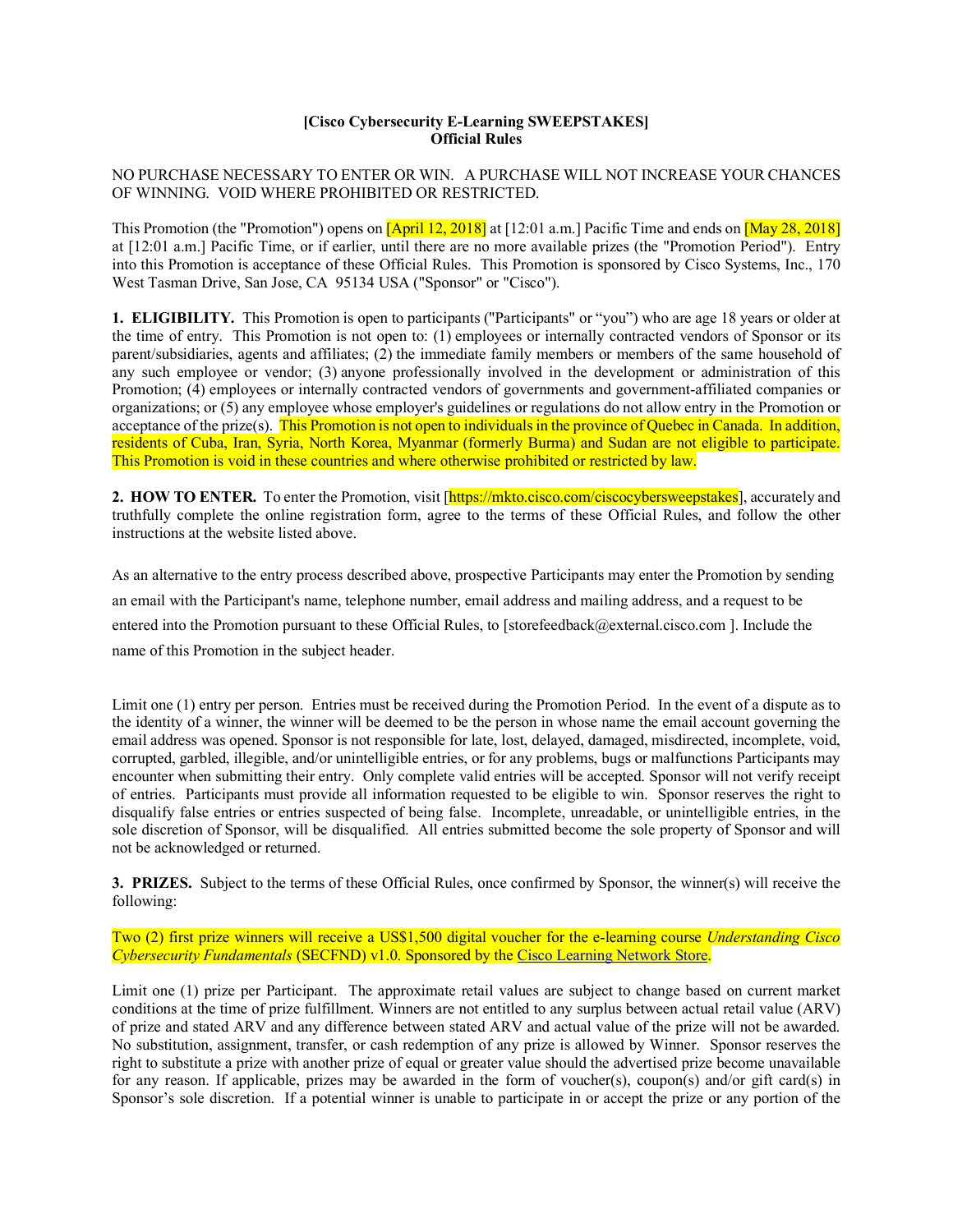prize for any reason, Sponsor shall have no further obligation to such potential winner. Neither Sponsor nor any of its prize suppliers will replace any lost or stolen prizes, cards or certificates after being awarded to winners. In no event will Sponsor be responsible for awarding more than the stated number of prizes.

**4. SELECTION AND NOTIFICATION OF WINNER(S).** All eligible entries received during the Promotion Period above will be entered into a random drawing where the winner will be selected by a representative of Sponsor from among all eligible entries received. The drawing will be held a the end of the Promotion Period. Winners will be notified by phone, mail and/or email, at Sponsor's discretion. Sponsor's decision will be final in all matters. Odds of winning depend on the total number of eligible entries received by Sponsor.

At Sponsor's discretion, the potential winner(s) may be sent a declaration of eligibility / liability / publicity release ("Release"). Unless restricted by law, the potential winner(s) receiving such a Release will be required to complete, sign and return it within the time period specified therein. The prize may be forfeited and, in such case, an alternate potential winner may be selected in a random drawing from among the remaining eligible entries if a potential winner: (a) cannot be reached; (b) fails to obtain all signatures on the Release and to return the documents in a timely manner as required pursuant to these Official Rules; or (c) cannot accept or receive the prize for any reason.

**5. CONDITIONS**. This Promotion is subject to applicable federal, state and local laws. By participating in the Promotion, Participants agree: (a) to be bound by these Official Rules and the decisions of Sponsor, which shall be final and binding; and (b) to waive any right to claim ambiguity in the Promotion or these Official Rules, except where prohibited by law. Taxes, if any, are the sole responsibility of the potential winner; and the potential winner may be issued an IRS Form 1099 or other tax documentation for the ARV of any awarded prize. By participating in the Promotion, all Participants agree to release and hold harmless Sponsor and its Sponsor's directors, employees, officers, licensees, licensors and agents, and respective advertising and promotion entities and any person or entity associated with the production, judging, or administration of the Promotion (collectively, the "Released Parties"), from and against any and all rights, claims and causes of action whatsoever that they may have, or which may arise, against any of them for any liability for any matter, cause or thing whatsoever, including but not limited to any injury, loss, damage, whether direct, compensatory, incidental or consequential, to person, including death and damage to property, arising in whole or in part, directly or indirectly, from their acceptance, possession, use or misuse of a prize in the Promotion, or their participation in the Promotion, or their participation in any Promotion or prize related activity. Each potential winner acknowledges that the Released Parties have neither made, nor are in any manner responsible or liable for, any warranty, representation or guarantee, expressed or implied, in fact or in law, relative to any prize or the Promotion. Apart from manufacturer warranties (which may not be available in all geographies), all warranties are hereby disclaimed; and each potential winner will accept the Prize "AS IS." All costs and expenses, including support services, not specifically listed above as part of the prize, are solely the winner's responsibility.

None of the Released Parties are responsible for: (a) lost, late, misdirected, undeliverable, incomplete or indecipherable entries due to system errors or failures, or faulty transmissions or other telecommunications malfunctions and/or entries; (b) technical failures of any kinds; (c) failures of any of the equipment or programming associated with or utilized in the Promotion; (d) unauthorized human and/or mechanical intervention in any part of the submission process or the Promotion; or (e) technical or human error which may occur in the administration of the Promotion or the processing of entries.

Use of any automated entry device or software is prohibited. Sponsor reserves the right to disqualify any Participant it finds to be tampering with the entry process or the operation of the Promotion or violating these Official Rules, and reserves the right to cancel the Promotion should it suspect fraud or for reasons out of the control of Sponsor. Disputes regarding these Official Rules and/or this Promotion will be governed by the internal laws of California. CAUTION: ANY ATTEMPT TO DELIBERATELY DAMAGE OR UNDERMINE THE LEGITIMATE OPERATION OF THE PROMOTION MAY BE IN VIOLATION OF CRIMINAL AND CIVIL LAWS AND WILL RESULT IN DISQUALIFICATION OF SUCH PERSON FROM PARTICIPATION IN THE PROMOTION. SHOULD SUCH AN ATTEMPT BE MADE, SPONSOR RESERVES THE RIGHT TO SEEK REMEDIES AND DAMAGES (INCLUDING ATTORNEY FEES) TO THE FULLEST EXTENT OF THE LAW, INCLUDING CRIMINAL PROSECUTION.

All Participants are solely responsible for compliance with any applicable laws, rules and regulations, contractual limitations and/or office or company policies, if any, regarding Participant's participation in trade promotions or